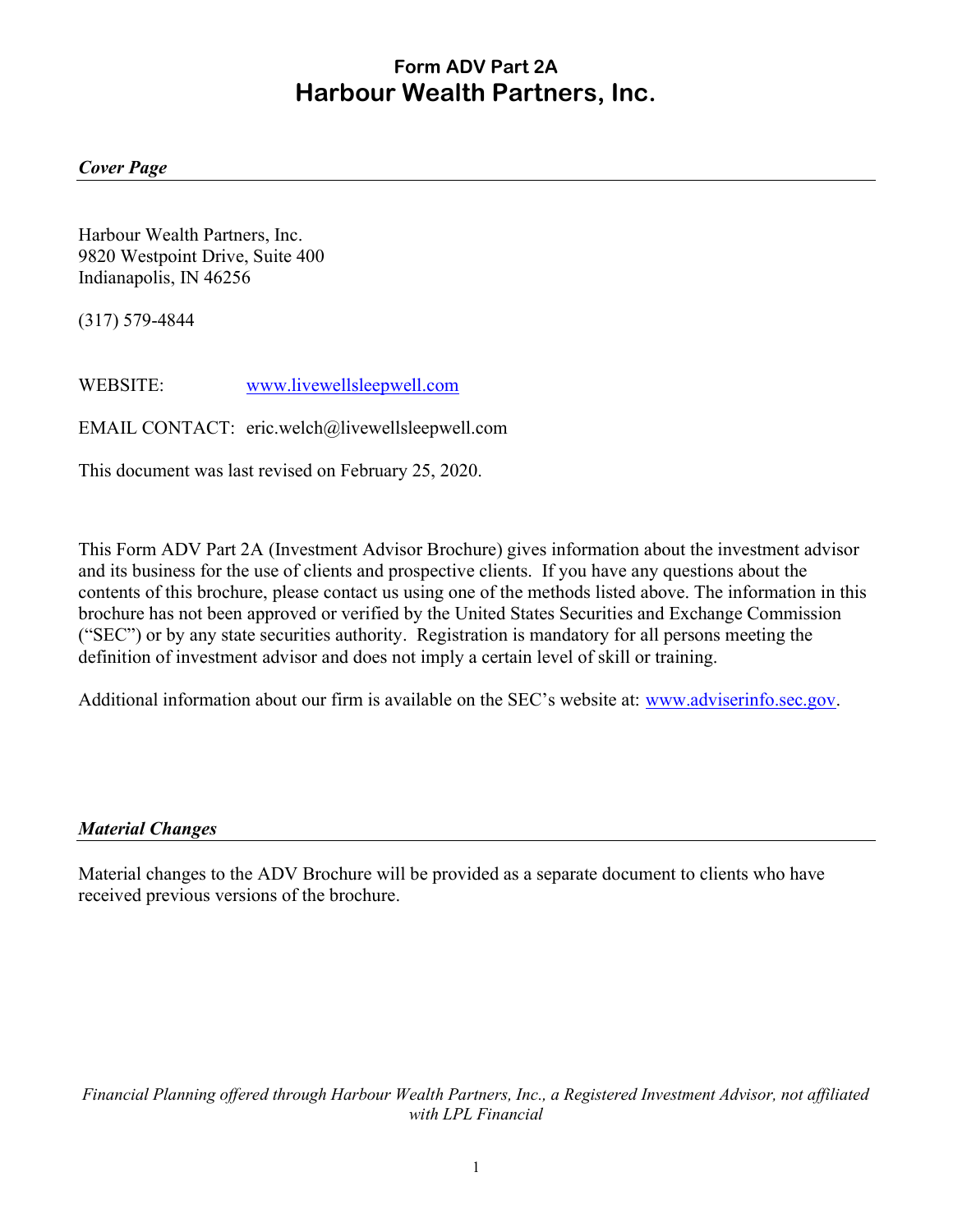# **Table of Contents**

| Code of Ethics, Participation or Interest In Client Transactions, and Personal Trading  8 |
|-------------------------------------------------------------------------------------------|
|                                                                                           |
|                                                                                           |
|                                                                                           |
|                                                                                           |
|                                                                                           |
|                                                                                           |
|                                                                                           |
|                                                                                           |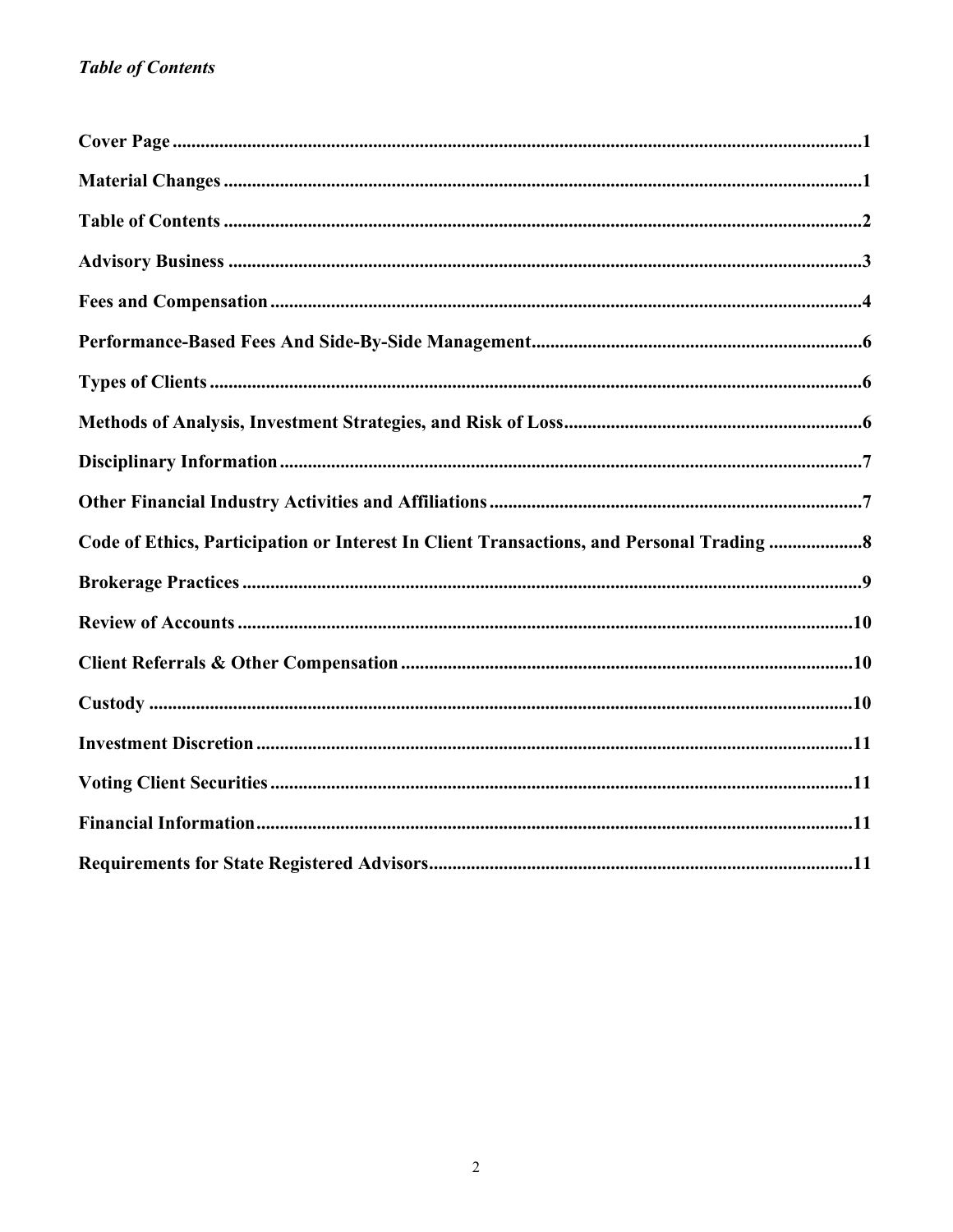## Advisory Firm

Harbour Wealth Partners, Inc. (formerly Executive Financial Advisors, Inc.) has been providing investment advisory services since 1997. Larry A. Lyday founded Executive Financial Advisors, Inc. in 1986. Eric M. Welch has been the President since June, 2018 and has been in the financial services industry since 1995.

#### Advisory Services

Harbour Wealth Partners, Inc. provides Personal Advisory Services (PAS), commonly Financial Plans, to individuals and families. Plans are developed consistent with the individual client's objectives, financial and tax status, and risk/reward profile. Services may be comprehensive or segmented. Advice can focus on investments, insurance, taxes, and/or estate plans, including "special needs" considerations.

Services provided are based on the individual needs of the client. An initial interview and data gathering questionnaire is undertaken to determine the client's financial situation and investment and planning objectives. Prior to engagement the client has the opportunity to limit the scope of the engagement to those areas most germane to achieving determined objectives. Planning services provided by Harbour Wealth Partners, Inc. and its associated persons or IA Representatives do not include asset based investment advisory or management services. The client is free to implement recommendations with any investment advisor, broker or insurance agent they choose. A client may choose to engage associated persons for such services, in which case they will provide such services in their capacity as Registered Representatives/Investment Advisor Representatives of LPL Financial. Please review carefully further disclosures and conflicts of interest indentified later in this document.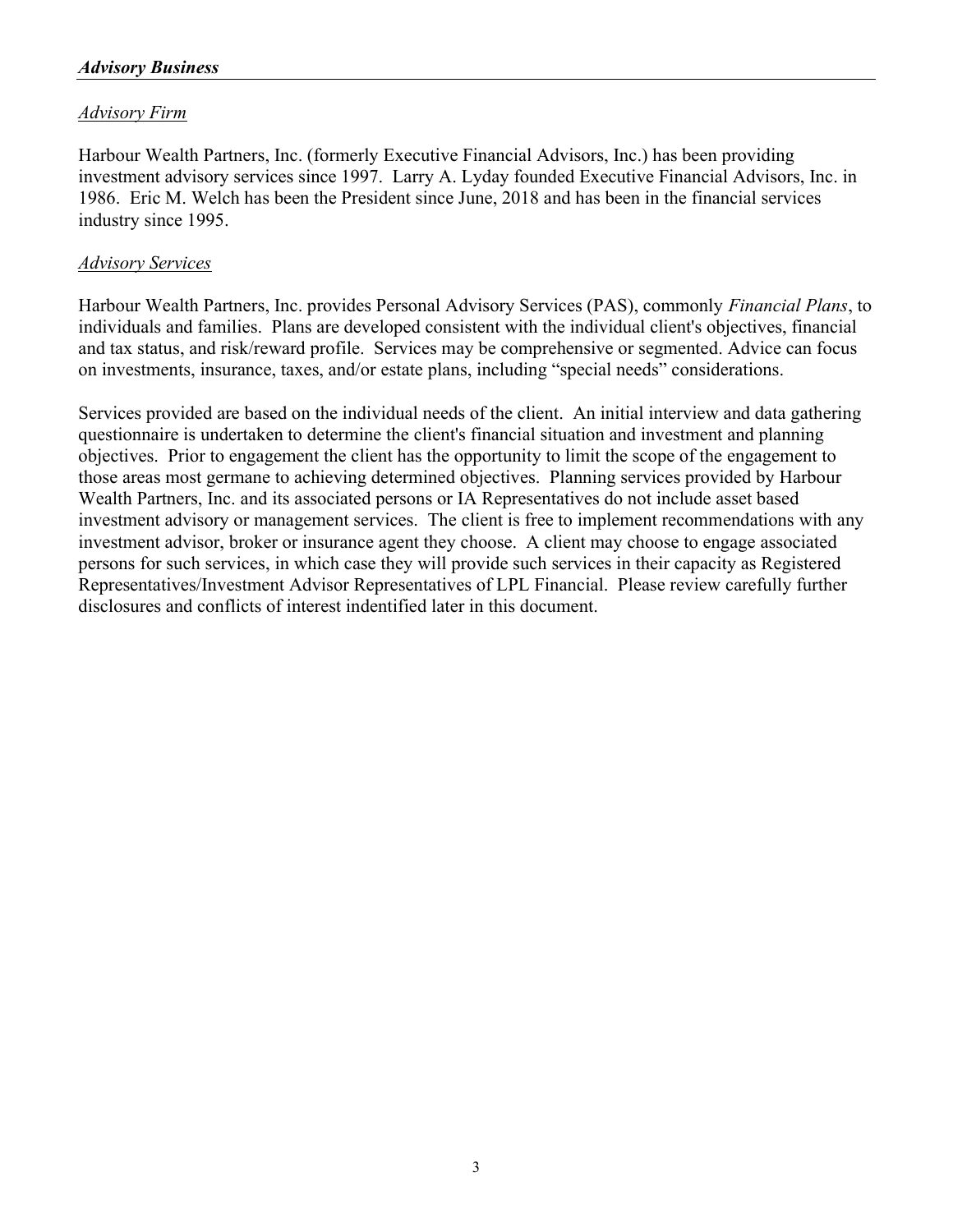#### Fees and Compensation

Fees for Personal Advisory Services are hourly fees with the total estimated in advance. The total fee amount, minimum \$300, is based upon the scope of engagement, to be defined in an Engagement Agreement. Half the estimated fee is payable upon signing the Engagement Agreement. Hourly fee accounting will be provided monthly with balances due upon receipt. Services will cease upon completion of the scope of engagement. PAS plan updates may be applicable over time. In such a circumstance, a separate, newly developed Engagement Agreement will be proposed.

Fees for Business Advisory Services (BAS) are hourly fees with the total estimated in advance. The total fee amount, minimum \$400, is based upon the scope of the engagement, to be defined in an Engagement Agreement. Half the estimated fee is payable upon signing the Engagement Agreement. Hourly fee accounting will be provided monthly with balances due upon receipt. Services will cease upon completion of the scope of engagement. BAS plan updates may be applicable over time. In such a circumstance, a separate newly developed Engagement Agreement will be proposed. When ongoing services are applicable and agreed upon, a separate Agreement, quoting a fee to be billed quarterly, will be executed annually.

Fees for Personal CFO Services are 1) a flat Annual Fee, billed quarterly and/or 2) an Hourly Fees billed quarterly.

The Annual Fee for Personal CFO Services will be based upon services the client chooses to incorporate into the annual Engagement Agreement. A "menu" of typical services is listed below. A new engagement agreement, defining the scope of service, will be executed annually. For some services, outside experts may be engaged and paid by Harbour Wealth Partners, Inc.; this will be disclosed, as applicable, in the annual Engagement Agreement.

- Subscription to Personal Financial Dashboard
- Important document electronic vaulting
- Twice annual communication/consultation with client's tax preparer including electronic delivery of available tax reporting documents
- Annual confirmation of asset titling, beneficiary designations and communication with estate planning attorney when appropriate

An estimate of total fees for a project or service will be provided in advance of executing an Engagement Agreement. Various hourly rates apply as determined by the person performing the service. Current hourly rates are identified below.

| <b>IA Representatives:</b>   | <b>Hourly Rate:</b> |
|------------------------------|---------------------|
|                              |                     |
| Eric Welch                   | \$290               |
| Larry Lyday                  | \$250               |
| Antenielle Bell              | \$150               |
| <b>Administrative Staff:</b> |                     |
|                              |                     |
| Administrative Staff         | 840                 |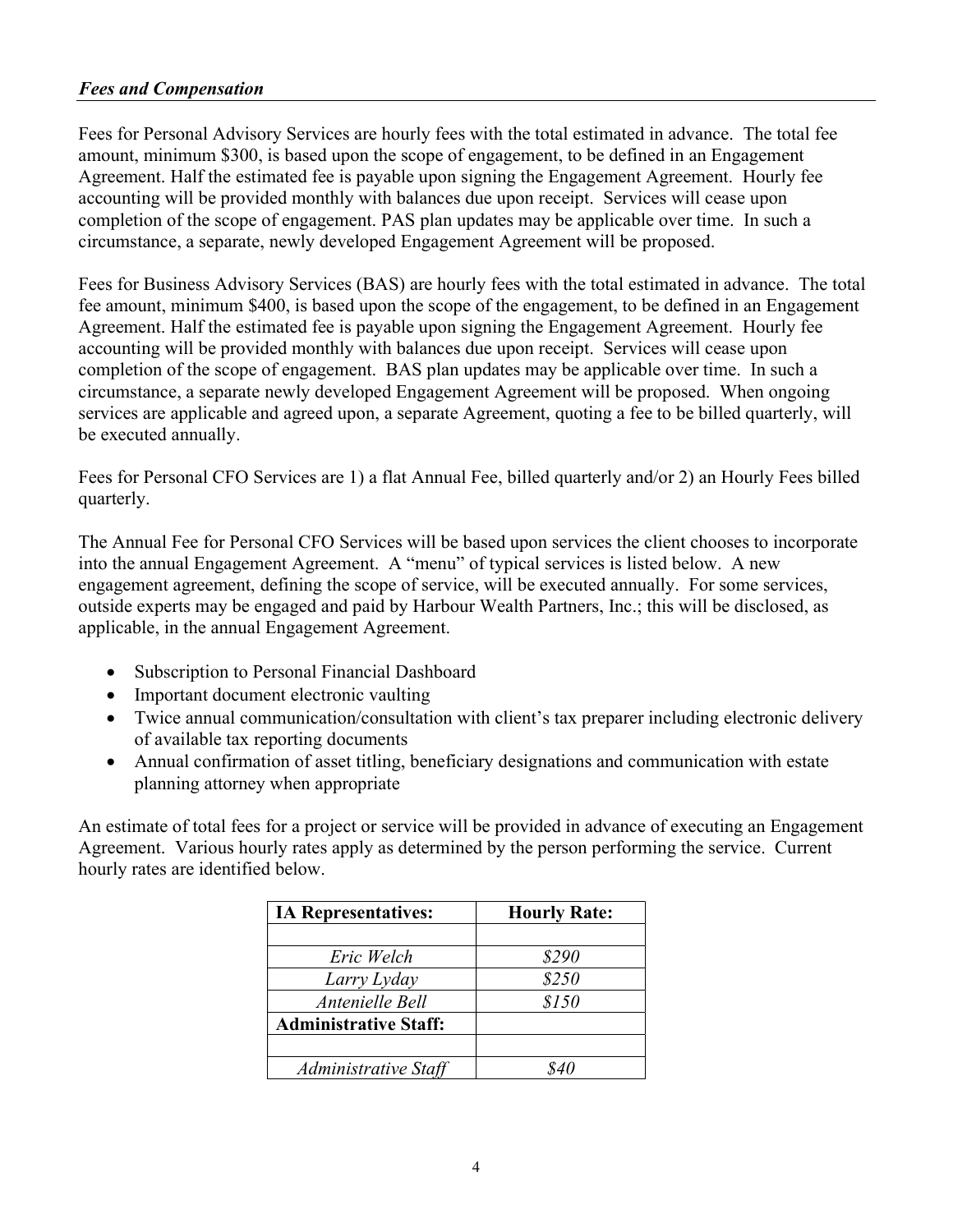# Fees and Compensation (continued)

Fees payable upon signing the Engagement Agreement and be applied as a credit in the monthly invoice for services provided. A billing invoice will be sent monthly during the term of engagement with an hourly accounting. In the unlikely event the scope of an engagement lasts more than 12 months a new agreement will be executed. This "follow-on" engagement will not require an additional payment upon execution.

Fees, described above, are for advisory planning services only and do not include any asset management fees, asset based investment advisory fees, transaction fees or commissions, which may be charged separately by an investment advisor or a broker/dealer custodial firm. See the section heading Brokerage Practices for more information.

Harbour Wealth Partners, Inc. does not provide asset based investment advisory services to individuals involving the purchase or sale of securities on a discretionary or non-discretionary basis and receives no asset based fees directly from its clients. Supervised persons (IA Reps), including Eric Welch, Larry Lyday and Antenielle Bell are Investment Advisory Representatives of LPL Financial, a Registered Investment Advisor. Any asset based fees received by supervised persons of Harbour Wealth Partners, Inc. above are received as Investment Advisor Representatives of LPL Financial. A Brochure for such services is provided, as applicable, separately.

With one exception, all fees associated with Harbour Wealth Partners Advisory Services will be directly billed to and paid by the client. Payment of ongoing flat quarterly fees under a Personal CFO Services Engagement Agreement may be paid direct by the client, or the client may authorize a custodian holding client funds and securities to deduct and forward Harbour Wealth Partners' annually agreed upon flat quarterly fees directly from a client's account. The custodian will provide periodic account statements to the client. Such statements will reflect all fee payments to Harbour Wealth Partners. It is the client's responsibility to verify the accuracy of the fee payment. The custodian will not determine whether the fee is properly calculated.

Fees, flat and hourly, for Personal Advisory Services (PAS), Business Advisory Services (BAS) and Personal CFO Services provided by Harbour Wealth Partners are quoted in advance and included in an Engagement Agreement to be executed by the client and the firm. Each Engagement Agreement is limited to 12 months in duration but may be continued in a separately executed "follow-on" Agreement. The fees associated with each agreement are negotiable only prior to execution.

Fees are not collected for services to be performed more than six months in advance.

Advisory services similar to those offered by us may be found elsewhere at lower rates.

The client may terminate the Engagement Agreement at any time and a refund of the unearned fees will be made based on time and effort expended before termination. An Engagement Agreement for Personal Advisory Services and/or Business Advisory Services terminates upon delivery of the plan or services; at this time no refunds will be made.

The client may terminate the Engagement Agreement for Personal CFO Services at any time and a refund of unearned fees less yet to be invoiced hourly fees will be made. An Engagement Agreement for Personal CFO Services terminates after 12 months. A separate continuing agreement may be executed.

The Engagement Agreement contains a pre-dispute arbitration clause. Client understands that the agreement to arbitrate does not constitute a waiver of the right to seek a judicial forum where such a waiver would be void under the federal securities laws. Arbitration is final and binding on the parties.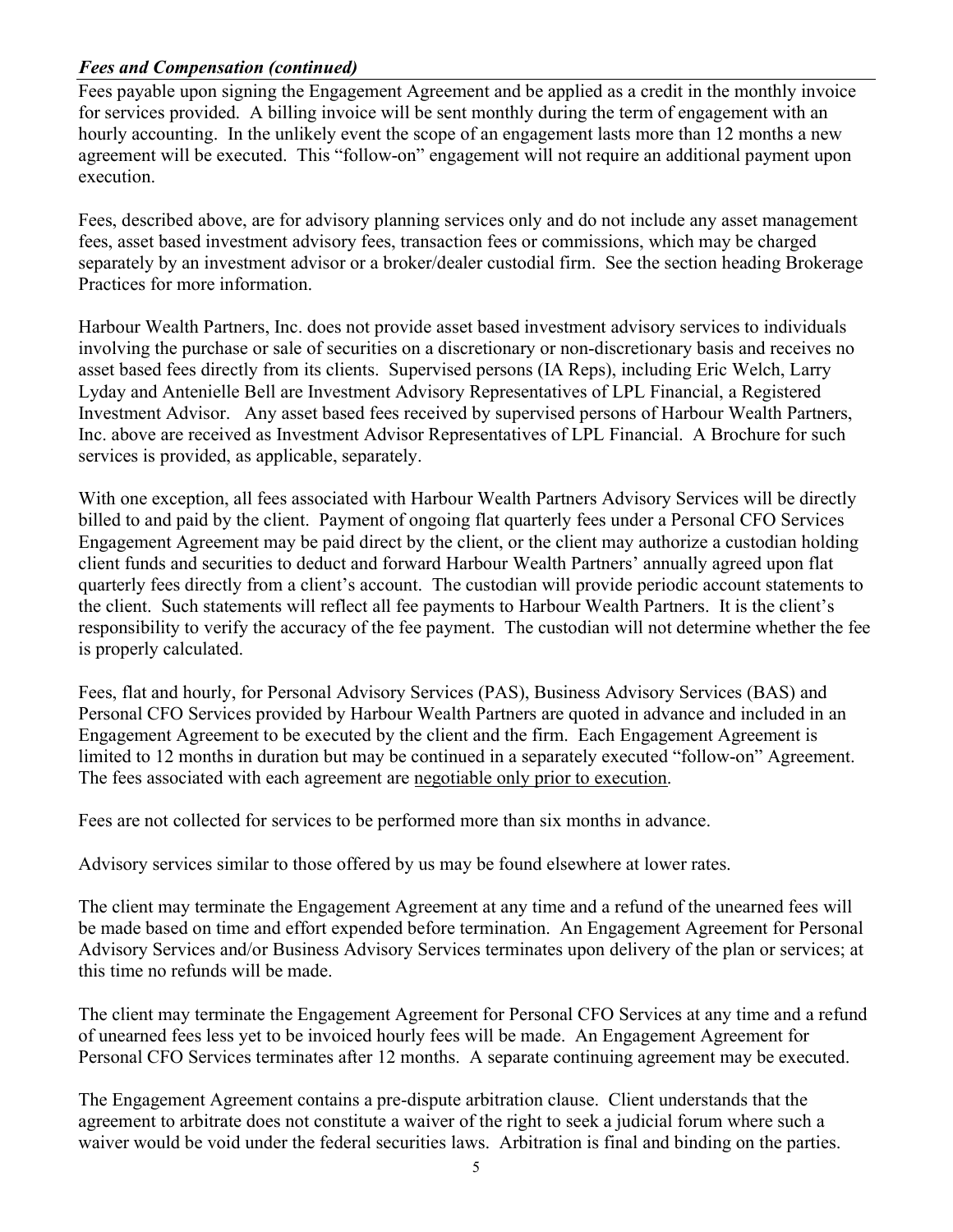Harbour Wealth Partners does not charge performance-based fees, which are based on gains in the client's account(s).

# Types of Clients

Harbour Wealth Partners provides financial advisory planning services to individuals, families, pension and profit sharing plans and other ERISA accounts, trusts, estates, and business entities.

Harbour Wealth Partners may charge fees to Plan (ERISA and IRA) clients, if and only if, Harbour Wealth Partners and/or "related persons" are not involved in securities transactions for those clients. Securities transactions include mutual funds, brokerage business, unit investment trusts, limited partnerships and/or other variable products. Harbour Wealth Partners does not provide ongoing investment supervisory services.

Each client that is a Plan has a named fiduciary (Harbour Wealth Partners and "related persons" are not, and cannot serve as a fiduciary.) The Plan fiduciary is solely responsible for determining whether a particular security is an appropriate investment for the Plan in light of the Plan's overall investment objectives. The Plan fiduciary must make the investment decisions about the purchase of any products based upon his or her understanding of the Plan's needs and objectives, and Harbour Wealth Partners is in no way responsible for any investment decisions. The Plan fiduciary is free to seek advice about the appropriateness of any investment for the Plan.

There is no minimum account size, investment assets or net worth for clients to engage Harbour Wealth Partners for Personal Advisory Services, Business Advisory Services or Personal CFO Services.

## Methods of Analysis, Investment Strategies, and Risk of Loss

By its nature, financial planning looks to the long-term. After the client's short-term cash needs and emergency fund is evaluated, investment and insurance strategies are designed to help the client achieve his or her financial goals. Casualty insurance (e.g. homeowner's, auto, liability, etc.) is reviewed only at the client's request, and would be best provided by an outside casualty firm.

While there is risk in all investments, some carry a greater degree of risk or higher costs. There is no guarantee that the investment strategy selected for the client will result in the client's goals being met, nor is there any guarantee of profit or protection from loss. For recommended investments sold by prospectus, clients should read the prospectus in full.

Harbour Wealth Partners is disclosing those risks and opportunities for recommended investment strategies or for particular types of securities typically recommended.

- Debt securities (bonds) are subject to interest rate risk, default risk and potentially currency fluctuation.
- High yield securities are corporate debt securities rated below investment grade and as a result have a higher risk of default.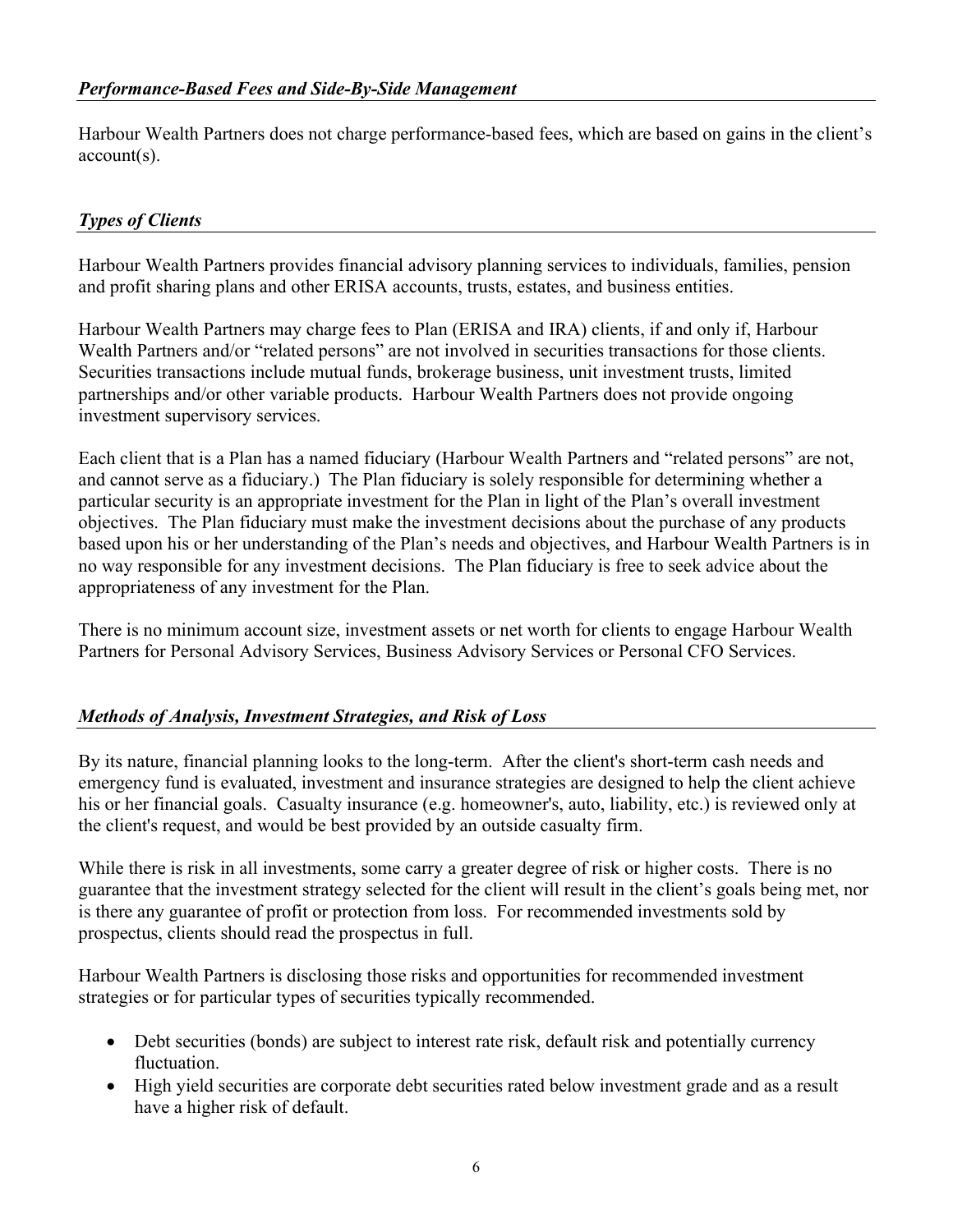- The timing of buys and sells has its own set of risks. As a general rule, Harbour Wealth Partners does not provide "timing" recommendations.
- There are tax consequences for short-term trading wherein capital gains are taxed as ordinary income. The tax implication of any investment and overall asset allocation is an important component of the investment strategy and are considered in our recommendations.
- Our investment style is based upon long-term objectives and a focus on overall portfolio risk as measured by volatility or standard deviation of portfolio returns. This strategy may result in lower total returns during periods of relatively strong stock market performance.
- "Alternative Investments" are incorporated, where appropriate, in our portfolio recommendations. Defined as securities which are not considered stocks, bonds (debt securities) or cash (including equivalents), alternative investments have individual sets of risks, and often involve limited liquidity and higher fees. Many are "sold" by prospectus, and we recommend a thorough review of the risks and costs disclosed therein prior to investing.
- Structured products are a basket of investments that combine the upside potential of equity with the downside protections of fixed income. Structured products are complex and difficult for the average investor to understand. Structured products are used to hedge and speculate; care should be taken to understand what objectives are being met by an investment in these securities.
- Annuities, variable and fixed, offered by insurance companies, provide certain potential advantages to an investor. These advantages come at a relatively high cost. Again, risks and costs should be fully understood prior to purchasing an annuity.

## Disciplinary Information

An investment advisor must disclose material facts about any legal or disciplinary event that is material to a client's evaluation of the advisory business or of the integrity of its management personnel. Harbour Wealth Partners does not have any disclosure items.

# Other Financial Industry Activities and Affiliations

Harbour Wealth Partners is not, but Investment Advisory Representatives (IA Reps) of the firm are licensed as securities salespersons ("Registered Representatives"), Investment Advisory Representatives and insurance agents, and are in the business of selling securities and insurance products. The sale of these products account for approximately 80% of time allocated.

IA Reps of Harbour Wealth Partners are associated with LPL Financial as Registered Representatives and Investment Advisor Reps. LPL Financial is a general securities broker/dealer having membership in the Financial Industry Regulatory Authority. LPL Financial is a diversified financial services company engaged in the design and sale of investment products. Associated persons of Harbour Wealth Partners may recommend securities, asset management, or insurance products offered by LPL Financial or its affiliates. If clients purchase these products through them, they will receive the normal commissions or fees. Thus, a conflict exists between our interests and those of advisory planning clients. The client is under no obligation to purchase products recommended, or to purchase products through LPL Financial.

IA Reps of the firm are licensed with several life, disability, and other insurance companies. Insurance products offered by these companies may be recommended. If clients purchase these products through them, they will receive the normal commissions. Thus, a conflict of interest exists between our interests and those of advisory planning clients. The client is under no obligation to purchase products recommended, or to purchase products through these insurance companies.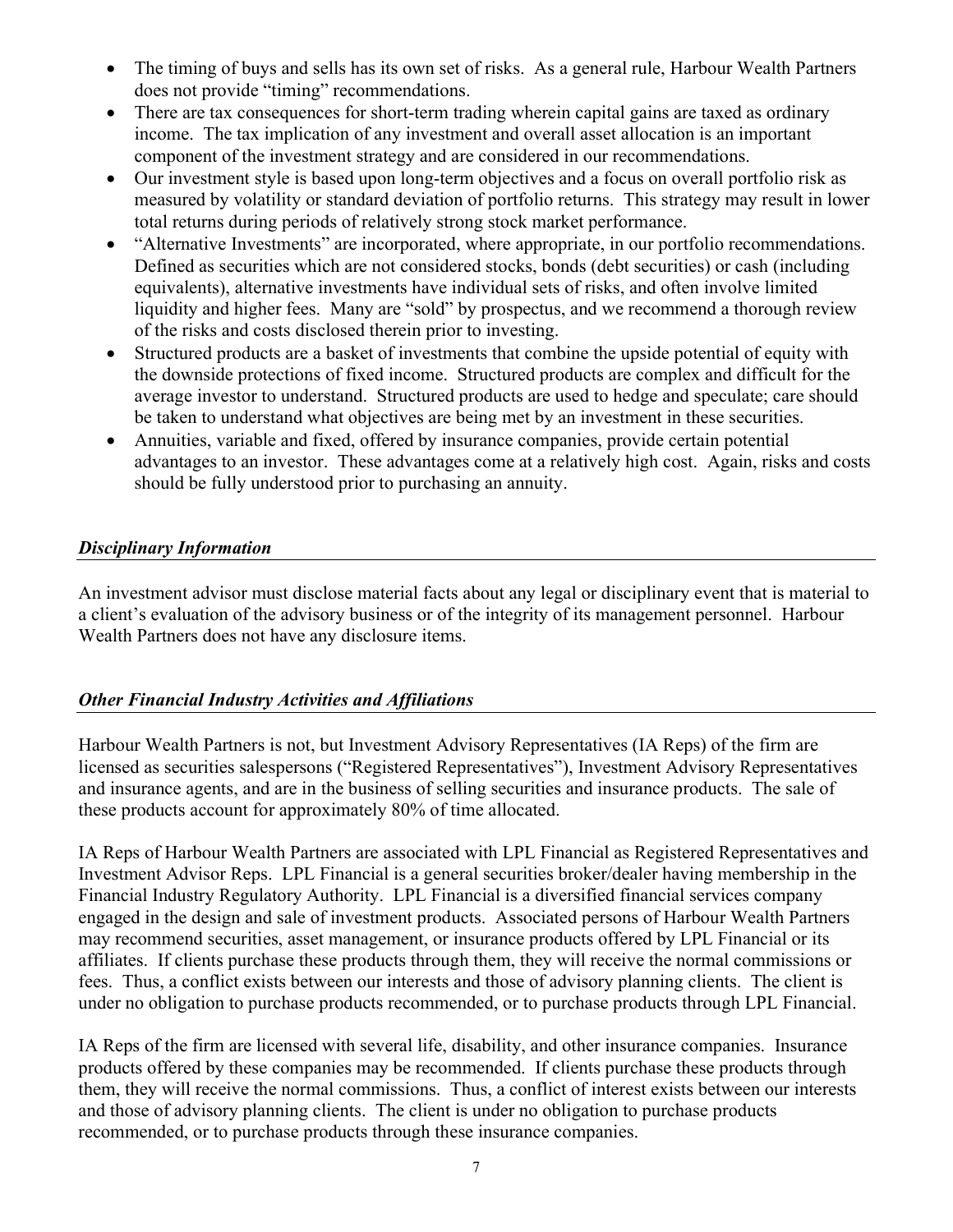# Code of Ethics, Participation or Interest In Client Transactions, and Personal Trading

## Code of Ethics

Harbour Wealth Partners maintains a Code of Ethics. The Code of Ethics sets forth standards of conduct expected of advisory personnel; requires compliance with federal securities laws; and addresses conflicts that arise from personal trading by advisory personnel. Clients may request a copy of the Code of Ethics.

#### Participation or Interest in Client Transactions

IA Reps/registered representatives do not recommend to their clients, the purchase of limited partnerships or mutual funds that are sponsored by Harbour Wealth Partners or affiliated companies.

## Personal Trading

At times Harbour Wealth Partners and/or its IA Reps may take positions in the same securities as clients, and we will try to avoid conflicts with clients. The firm and its IA Reps will generally be "last in" and "last out" for the trading day when trading occurs in close proximity to client trades. We will not violate our fiduciary responsibilities to our clients. Scalping (trading shortly ahead of clients) is prohibited. Should a conflict occur because of materiality (i.e. a thinly traded stock), disclosure will be made to the client(s) at the time of trading. Incidental trading not deemed to be a conflict (i.e. a purchase or sale which is minimal in relation to the total outstanding value, and as such would have negligible effect on the market price), would not be disclosed at the time of trading.

#### Principal Trades

Harbour Wealth Partners, Inc. does not act as a principal for itself, buying securities or selling securities it owns to any client.

#### Agency Cross Transactions

Harbour Wealth Partners will not affect agency cross transactions on behalf of clients.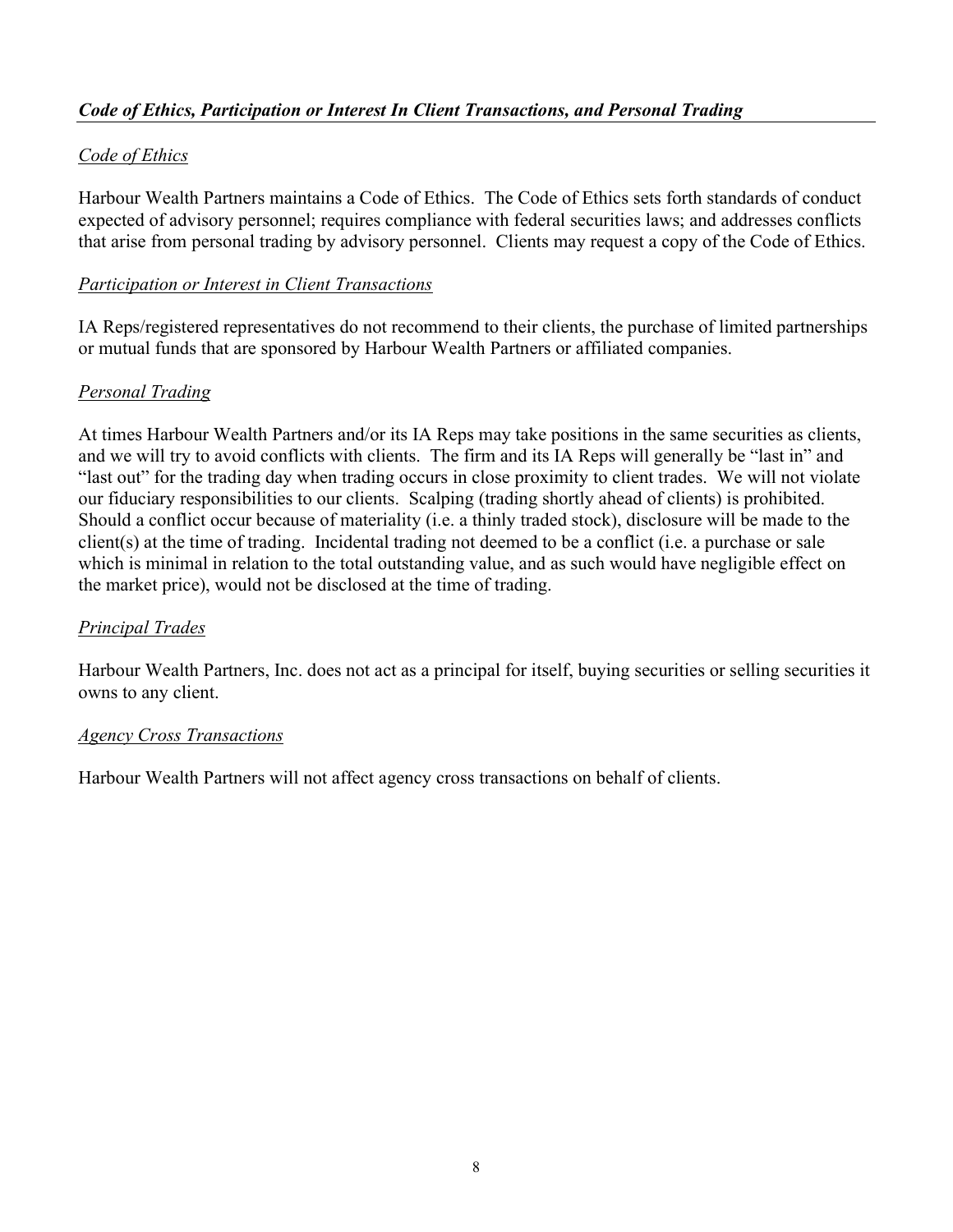## Selection or recommendation of broker/dealers

Because the principal and IA Reps of Harbour Wealth Partners are registered representatives with LPL Financial, if clients freely choose to implement advice through them, the broker/dealer is LPL Financial. LPL Financial performs "due diligence" on mutual funds, limited partnerships, and insurance products. Only those investments that meet firm requirements will be on the LPL Financial "approved product list" and be offered for sale to clients.

For investment allocation recommendations it is recommended, and clients may choose to implement trades and maintain custody of assets through LPL Financial. Clients may pay transaction fees to LPL Financial for the purchase of "no-load" and "load-waived" funds, individual equity and debt securities and certain alternative investments. LPL Financial provides the client with consolidated statements.

Harbour Wealth Partners, its principal and its IA Reps are affiliated with LPL Financial. If, at the client's discretion, investment advisory services and /or brokerage transactions are executed through LPL Financial and its representatives, compensation will be received by the principal and IA Reps of Harbour Wealth Partners.

Planning Advisory clients of Harbour Wealth Partners are free to execute recommendations with any broker/dealer or Registered Investment Advisor they choose.

## Soft Dollar Practices

Harbour Wealth Partners may receive compensation from LPL Financial in the form of research, products or services ("soft dollars"). When a firm uses client brokerage commissions to obtain soft dollars, the firm receives a benefit by not having to produce or pay for such items. A firm may have an incentive to select or recommend a broker/dealer based on soft dollars received, rather than best execution for the client.

## Client Referrals from Brokers

Harbour Wealth Partners generally does not receive client referrals from brokers. In the event of such a circumstance, a recommendation to maintain the existing broker/dealer relationship is likely. In maintaining the existing broker/dealer relationship, a conflict of interest may exist in obtaining best execution by Harbour Wealth Partners on behalf of the client. A conflict of interest may exist in obtaining future referrals from a broker/dealer if Harbour Wealth Partners did not maintain these existing relationships.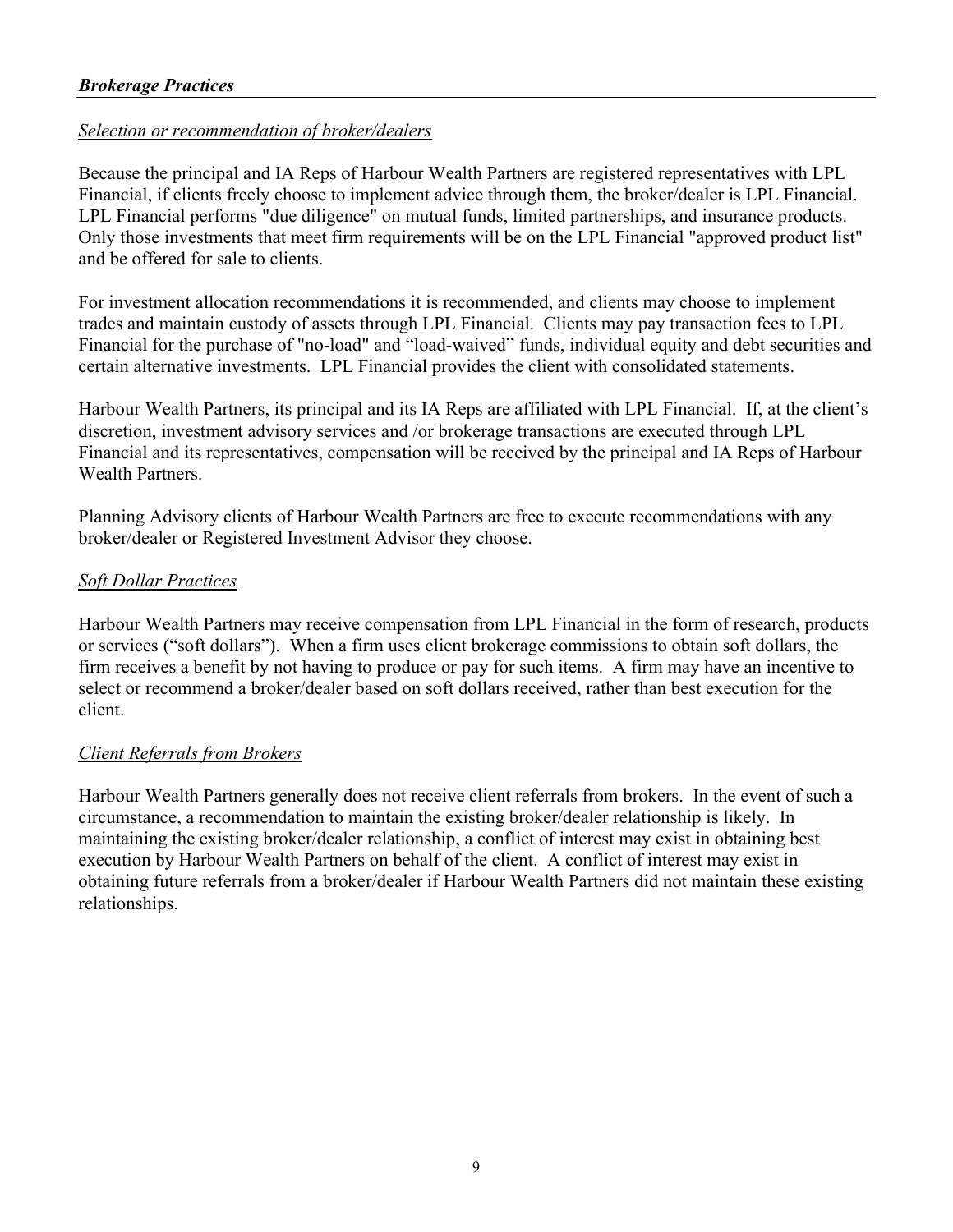#### Directed Brokerage

Client may direct brokerage to a specified broker/dealer other than the firm recommended by Harbour Wealth Partners. It is up to the client to negotiate the commission rate, as Harbour Wealth Partners will not. The client may not be able to negotiate the most competitive rate. As a result, the client may pay more than the rate available through the broker/dealer used by Harbour Wealth Partners.

## Trade Aggregation

As Harbour Wealth Partners provides planning advice only, trade aggregation is not a function of its engagement.

#### Review of Accounts

The Personal Advisory Services and Business Advisory Services are based upon a snapshot in time and no ongoing reviews are conducted. We recommend clients re-engage us periodically to update the plan. Ongoing Personal CFO Services are fundamentally a convenience service and do not involve a review of individual investment strategies.

## Client Referrals & Other Compensation

#### Referral Fees Paid

Harbour Wealth Partners does not provide compensation for referrals from clients, brokers or any other source.

#### **Custody**

Harbour Wealth Partners does not take custody of client funds.

Clients will receive account statements at least quarterly from the broker-dealer or other qualified custodian. Client is urged to compare custodial account statements against statements prepared by Harbour Wealth Partners for accuracy. Minor variations may occur because of reporting dates, accrual methods of interest and dividends, and other factors. The custodial statement is the official record of your account for tax purposes.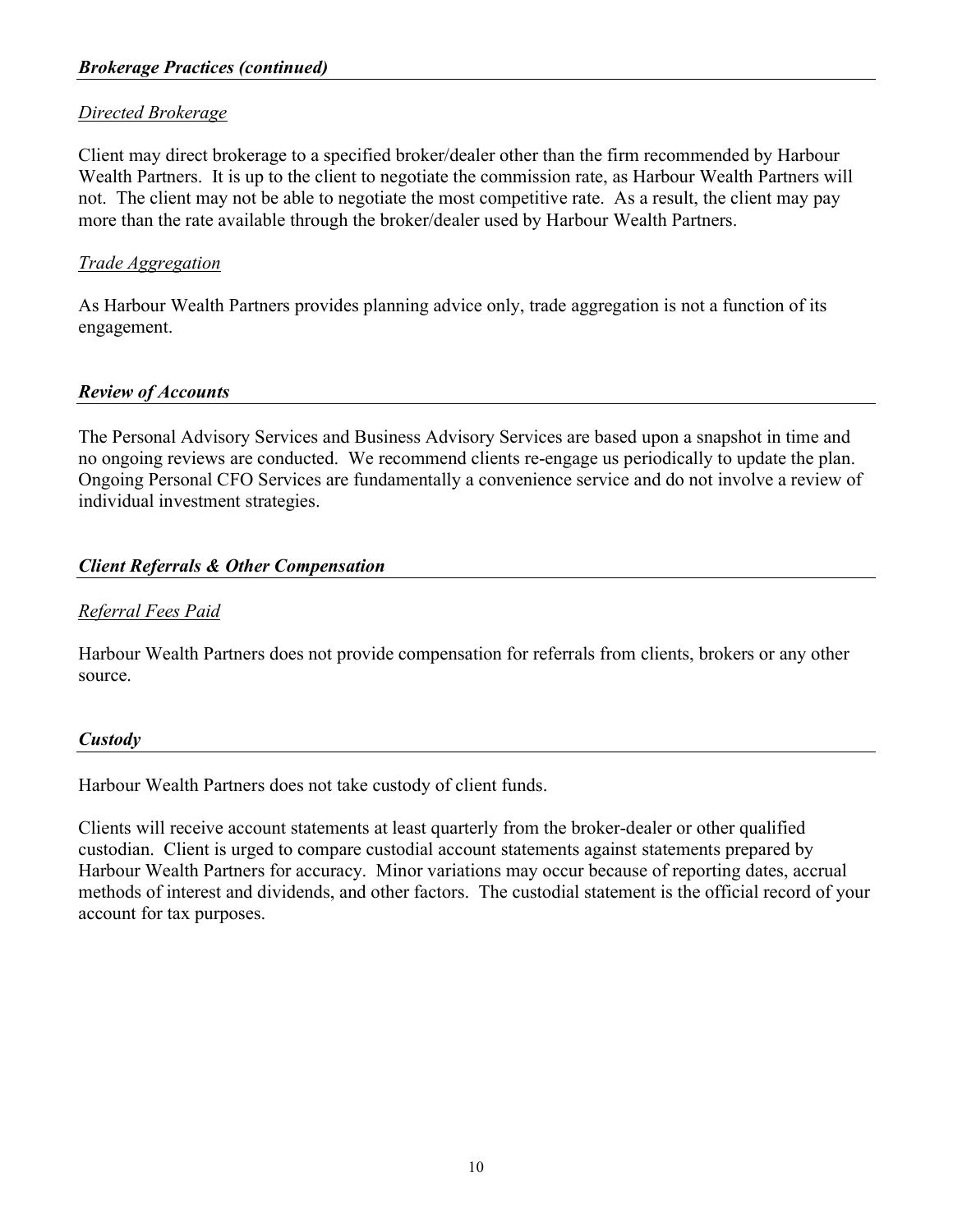Harbour Wealth Partners does not have discretion over any client accounts.

Harbour Wealth Partners will not have authority to withdraw funds or to take custody of client funds or securities, other than under the terms of the Fee Payment Authorization clause in the Agreement with the client.

The client will designate the broker/dealer to be used for trading and custodial services.

#### Voting Client Securities

Harbour Wealth Partners does not vote proxies. It is the client's responsibility to vote proxies. Clients will receive proxy materials directly from the custodian. Questions about proxies may be made via the contact information on the cover page.

#### Financial Information

An investment advisor must provide financial information if a threshold of fee prepayments is met; there is a financial condition likely to impair the ability to meet contractual commitments; or, a bankruptcy within the past ten years. Harbour Wealth Partners does not have any of these disclosure requirements.

#### Requirements for State Registered Advisors

State Securities Authorities require additional disclosure information on individual executive officers of the firm and IA Representatives. This information has been provided on forms ADV Part II Supplement, attached here.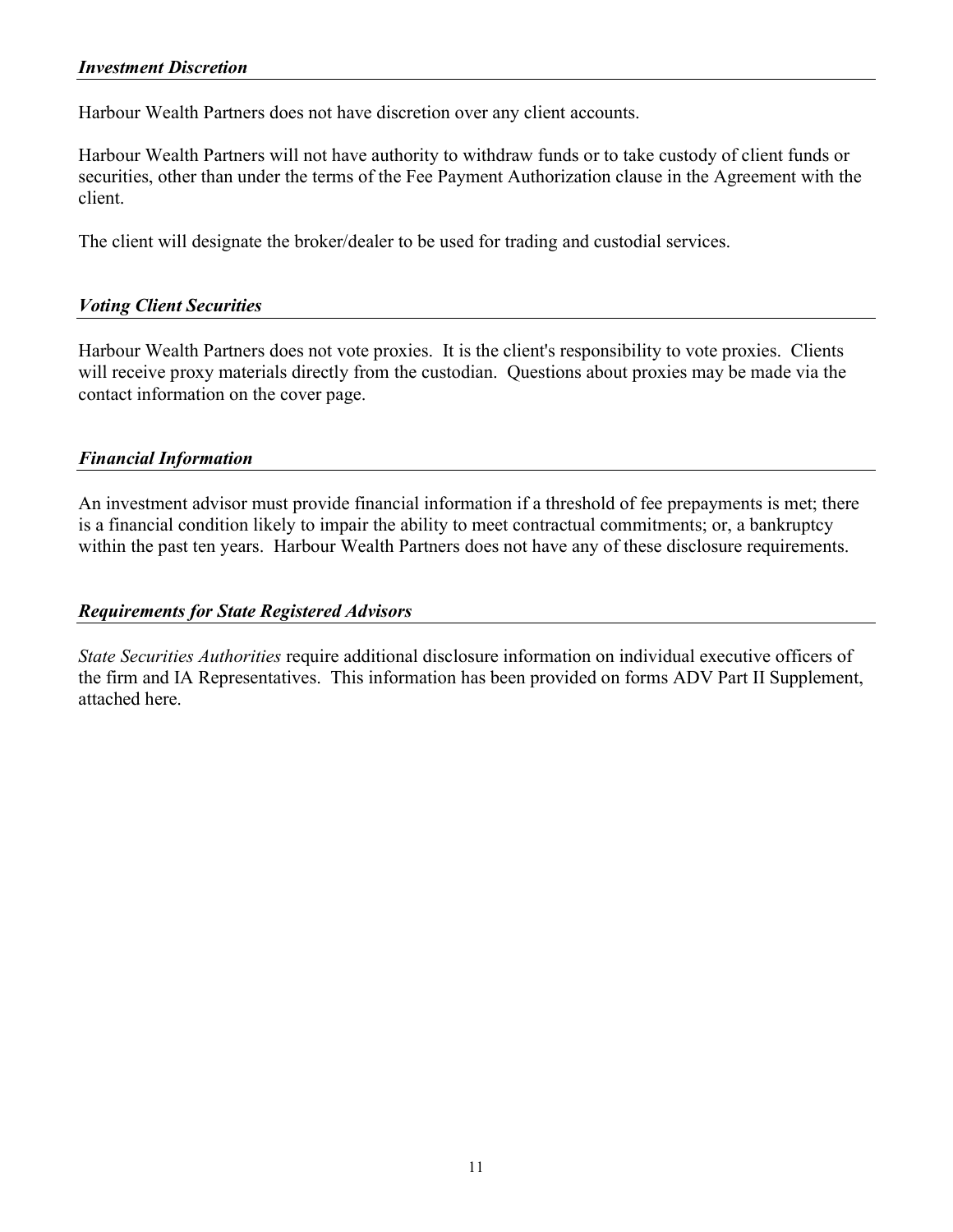# Form ADV Part 2B Brochure Supplement Harbour Wealth Partners, Inc. IA Rep Eric M. Welch

#### Cover Page

| Name of Supervised Person/IA Rep      | Eric M. Welch                   |
|---------------------------------------|---------------------------------|
| Address                               | 9820 Westpoint Drive, Suite 400 |
|                                       | Indianapolis, IN 46256          |
| Phone Number                          | $(317)$ 579-4844, ext. 110      |
| Date of Last Revision                 | February 25, 2020               |
|                                       |                                 |
| Name of Registered Investment Advisor | Harbour Wealth Partners, Inc.   |
| Address                               | 9820 Westpoint Drive, Suite 400 |
|                                       | Indianapolis, IN 46256          |
| Phone Number                          | $(317) 579 - 4844$              |
| <b>Website Address</b>                | www.livewellsleepwell.com       |

This Brochure Supplement provides information about Eric M. Welch that supplements the Harbour Wealth Partners, Inc. brochure. You should have received a copy of that brochure. Please contact Eric M. Welch if you did not receive Eric M. Welch's brochure or if you have any questions about the contents of this supplement. Additional information about Eric M. Welch is available on the SEC's website at: www.adviserinfo.sec.gov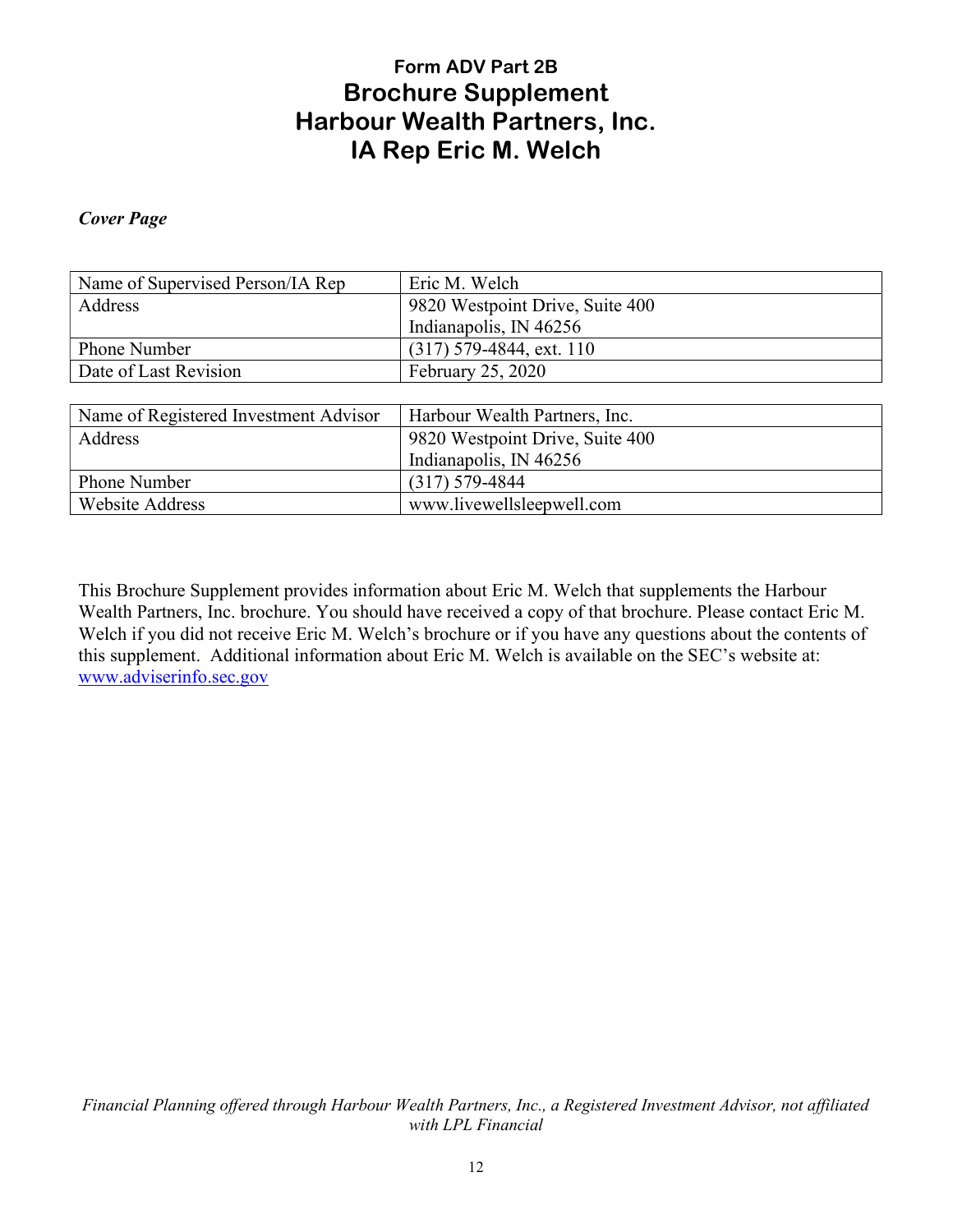#### Educational Background and Business Experience

|                     | <b>Education and Business Background</b>                                                                                                                                                                                                                                                                                                         |  |
|---------------------|--------------------------------------------------------------------------------------------------------------------------------------------------------------------------------------------------------------------------------------------------------------------------------------------------------------------------------------------------|--|
| Name:               | Eric M. Welch                                                                                                                                                                                                                                                                                                                                    |  |
| Year of Birth: 1971 |                                                                                                                                                                                                                                                                                                                                                  |  |
| Education:          | Indiana University, Bloomington, $IN - BA$ , Economics<br>1993                                                                                                                                                                                                                                                                                   |  |
| Business:           | Harbour Wealth Partners, Inc., President & Owner<br>$06/2018$ - present<br>Harbour Wealth Partners, Inc. (Formerly Executive Financial Advisors, Inc)<br>1995 - $present$<br>LPL Financial LLC, Registered Representative & Investment Advisor Representative<br>$2000$ – present<br>D. F. C., Indianapolis, IN, Sales Management<br>1993 - 1997 |  |

#### Disciplinary Information

An investment advisor and its supervised persons (IA Reps) must disclose material facts about any legal or disciplinary event that is material to a client's evaluation of the advisory business or of the integrity of the IA Rep. Eric M. Welch does not have any disclosure items.

#### Other Business Activities

Eric M. Welch is in the business of giving investment advice for a fee, selling securities and selling insurance. These business activities represent approximately 90% of time and income. More details of these activities are described below.

Eric M. Welch is associated with LPL Financial as a Registered Representative and IA Rep. LPL Financial is a general securities broker/dealer having membership in the Financial Industry Regulatory Authority. He may recommend securities, asset management, or insurance products offered by LPL Financial or its affiliates. If clients purchase these products through him, he will receive the normal commissions or fees. Thus, a conflict exists between our interests and those of advisory clients. The client is under no obligation to purchase products recommended, or to purchase products either through him or through LPL Financial.

Eric M. Welch is licensed with several life, disability, and other insurance companies. Insurance products offered by these companies may be recommended. If clients purchase these products through him, he will receive the normal commissions. Thus a conflict of interest exists between our interests and those of advisory clients. The client is under no obligation to purchase products recommended, or to purchase products either through him or through these insurance companies.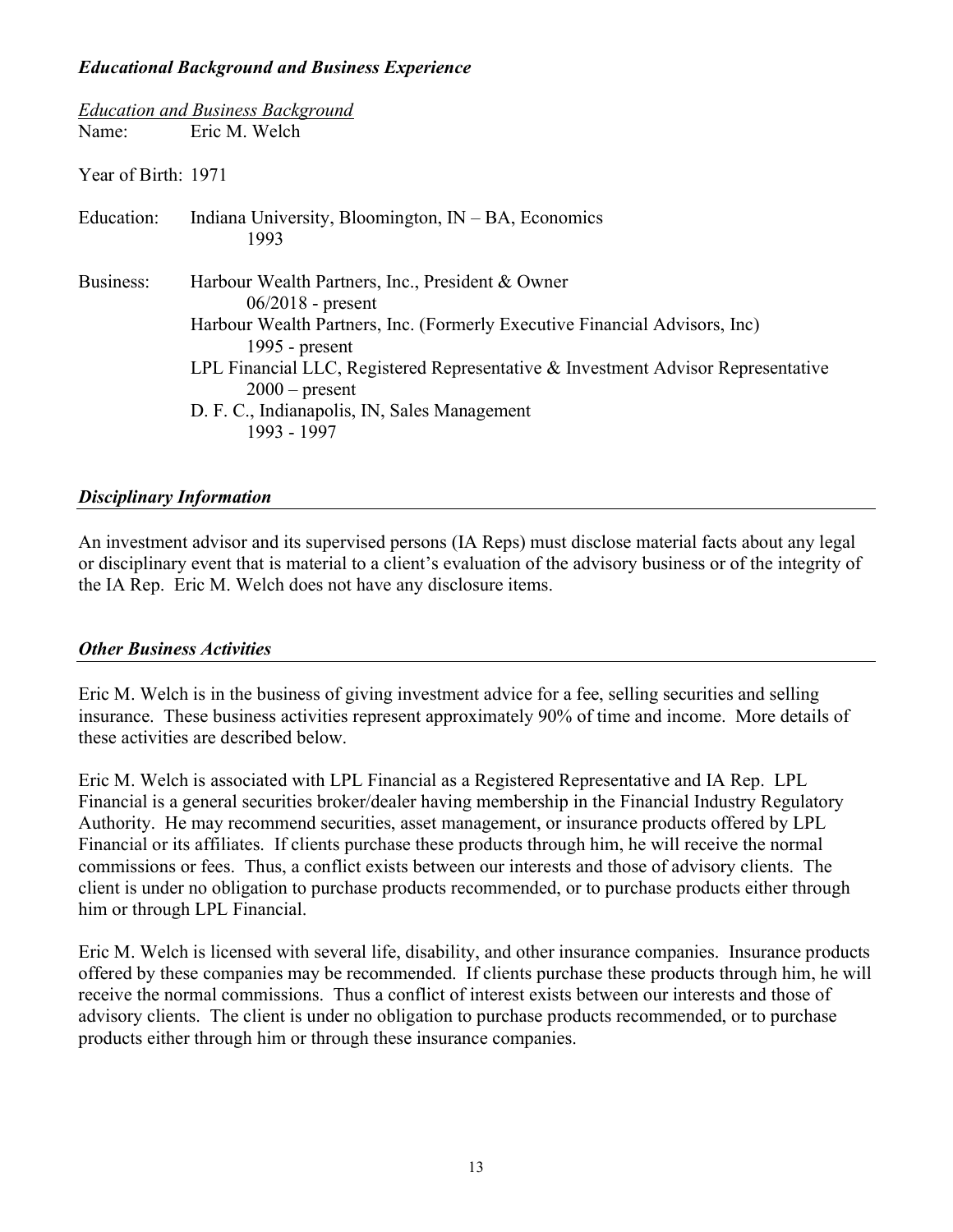#### Additional Compensation

As a Registered Representative of LPL Financial, Eric M. Welch will be compensated for effecting securities transactions on the normal commission schedule.

Eric M. Welch may recommend mutual funds or variable annuities that pay commissions (including 12(b)-1 fees "trails" or other compensation) from the respective product sponsor. All allowable compensation is disclosed in the prospectus.

#### Supervision

Eric M. Welch formulates his own investment advice. As Chief Compliance Officer, he monitors portfolios for investment objectives and other supervisory reviews. Eric M. Welch may be contacted at the phone number of the main office as shown on the cover page.

#### State Registered Advisors

An investment advisor and its supervised persons (IA Reps) must disclose material facts about any legal or disciplinary event that is material to a client's evaluation of the advisory business or of the integrity of the IA Rep. Eric M. Welch does not have any disclosure items.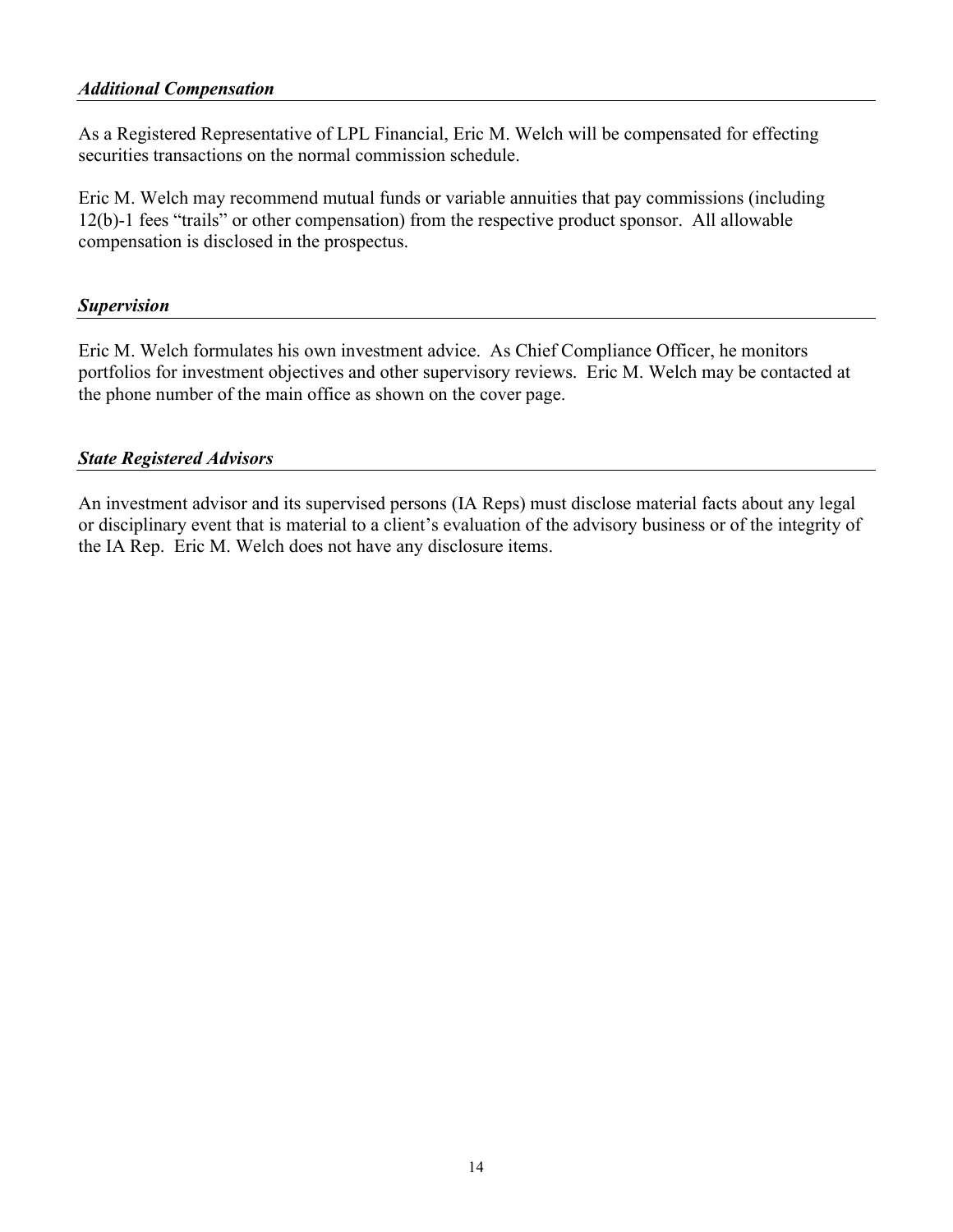# Form ADV Part 2B Brochure Supplement Harbour Wealth Partners, Inc. IA Rep Larry A. Lyday

#### Cover Page

| Name of Supervised Person/IA Rep      | Larry A. Lyday                  |
|---------------------------------------|---------------------------------|
| Address                               | 9820 Westpoint Drive, Suite 400 |
|                                       | Indianapolis, IN 46256          |
| Phone Number                          | $(317)$ 579-4844, ext. 105      |
| Date of Last Revision                 | February 25, 2020               |
|                                       |                                 |
| Name of Registered Investment Advisor | Harbour Wealth Partners, Inc.   |
| Address                               | 9820 Westpoint Drive, Suite 400 |
|                                       | Indianapolis, IN 46256          |
| Phone Number                          | $(317) 579 - 4844$              |
| <b>Website Address</b>                | www.livewellsleepwell.com       |

This Brochure Supplement provides information about Larry A. Lyday that supplements the Harbour Wealth Partners, Inc. brochure. You should have received a copy of that brochure. Please contact Eric M. Welch if you did not receive Larry A. Lyday's brochure or if you have any questions about the contents of this supplement. Additional information about Larry A. Lyday is available on the SEC's website at: www.adviserinfo.sec.gov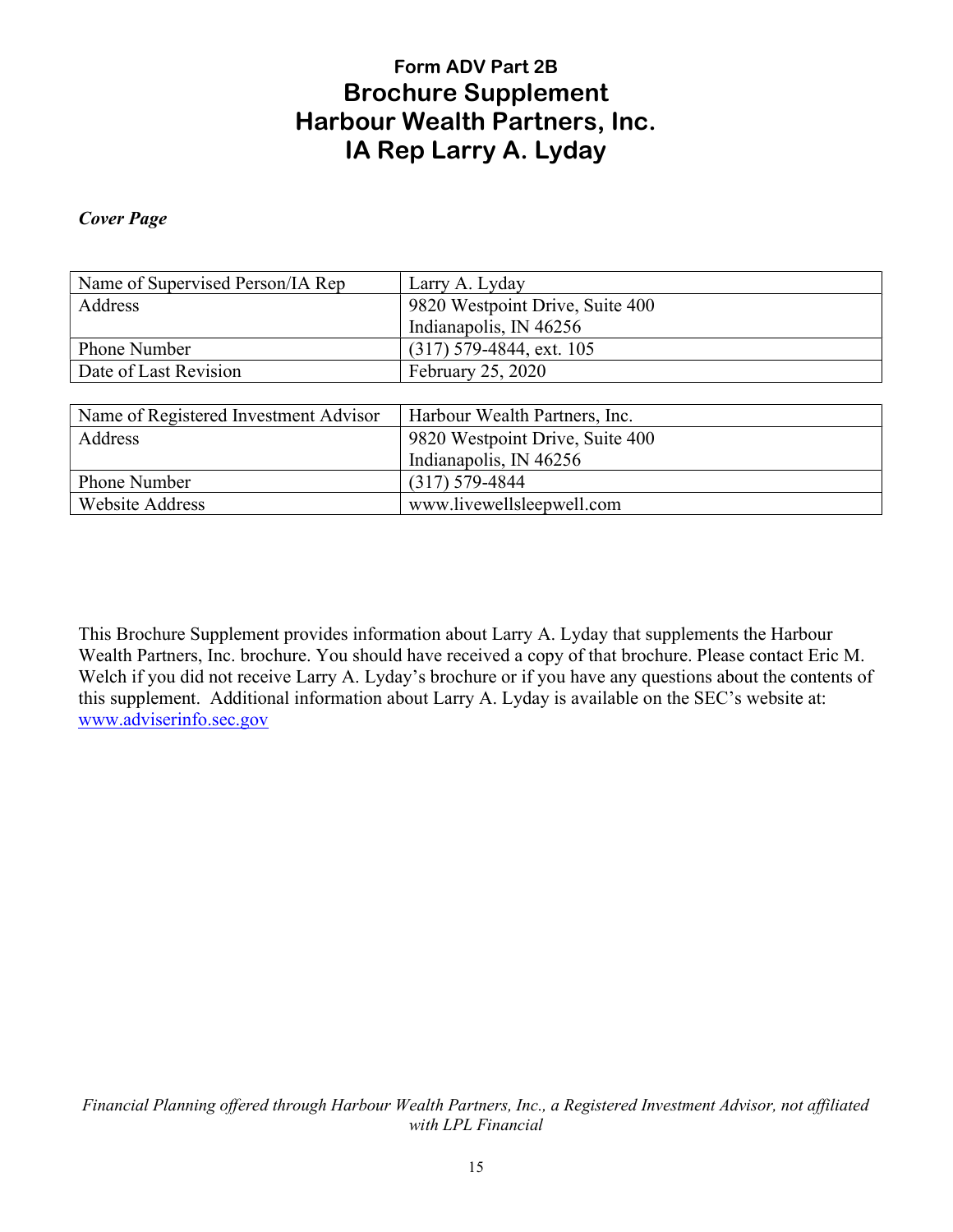|                     | <b>Education and Business Background</b>                                                                                                                                                                                                                                                                                                                                                                                                                                                                                |
|---------------------|-------------------------------------------------------------------------------------------------------------------------------------------------------------------------------------------------------------------------------------------------------------------------------------------------------------------------------------------------------------------------------------------------------------------------------------------------------------------------------------------------------------------------|
| Name:               | Larry A. Lyday, ChFC                                                                                                                                                                                                                                                                                                                                                                                                                                                                                                    |
| Year of Birth: 1948 |                                                                                                                                                                                                                                                                                                                                                                                                                                                                                                                         |
| Education:          | American College – Chartered Financial Consultant - ChFC<br>1981                                                                                                                                                                                                                                                                                                                                                                                                                                                        |
| Business:           | Harbour Wealth Partners, Inc. (Formerly Executive Financial Advisors, Inc.)<br>1997 - $present$<br>LPL Financial LLC, Registered Representative $\&$ Investment Advisor Representative<br>$2000$ – present<br>Executive Financial Advisors, Inc., Indianapolis, IN, President<br>1986 - 1997<br>MML Investors Services, Inc., Boston, MA, Registered Rep & IA Rep<br>$1990 - 2000$<br>Mass Mutual Life Insurance Company, Boston Mass, Agent<br>1990 - 2000<br>ManEquity, Inc, Registered Representative<br>1993 - 2000 |

#### Disciplinary Information

An investment advisor and its supervised persons (IA Reps) must disclose material facts about any legal or disciplinary event that is material to a client's evaluation of the advisory business or of the integrity of the IA Rep. Larry A. Lyday does not have any disclosure items.

#### **Other Business Activities**

Larry A. Lyday is in the business of giving investment advice for a fee, selling securities and selling insurance. These business activities represent approximately 90% of time and income. More details of these activities are described below.

Larry A. Lyday is associated with LPL Financial as a Registered Representative and IA Rep. LPL Financial is a general securities broker/dealer having membership in the Financial Industry Regulatory Authority. He may recommend securities, asset management, or insurance products offered by LPL Financial or its affiliates. If clients purchase these products through him, he will receive the normal commissions or fees. Thus, a conflict exists between our interests and those of advisory clients. The client is under no obligation to purchase products recommended, or to purchase products either through us or through LPL Financial.

Larry A. Lyday is licensed with several life, disability, and other insurance companies. Insurance products offered by these companies may be recommended. If clients purchase these products through him, he will receive the normal commissions. Thus a conflict of interest exists between our interests and those of advisory clients. The client is under no obligation to purchase products recommended, or to purchase products either through him or through these insurance companies.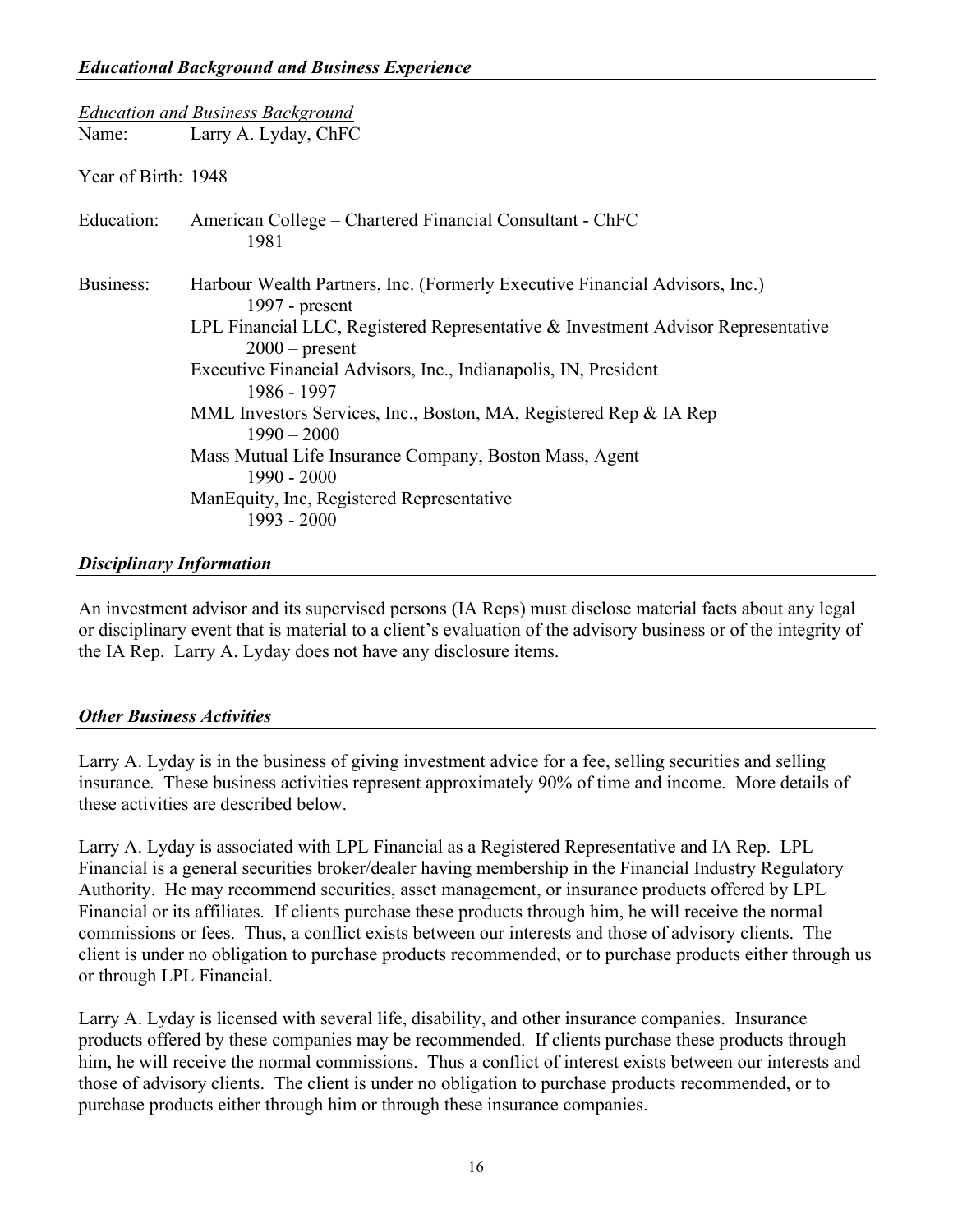As a Registered Representative of LPL Financial, Larry A. Lyday will be compensated for effecting securities transactions on the normal commission schedule.

Larry A. Lyday may recommend mutual funds or variable annuities that pay commissions (including 12(b)-1 fees "trails" or other compensation) from the respective product sponsor. All allowable compensation is disclosed in the prospectus.

## Supervision

Larry A. Lyday formulates his own investment advice. He is supervised by Eric M. Welch. Eric M. Welch, Chief Compliance Officer, monitors portfolios for investment objectives and other supervisory reviews. Eric M. Welch may be contacted at the phone number of the main office as shown on the cover page.

## State Registered Advisors

An investment advisor and its supervised persons (IA Reps) must disclose material facts about any legal or disciplinary event that is material to a client's evaluation of the advisory business or of the integrity of the IA Rep. Larry A. Lyday does not have any disclosure items.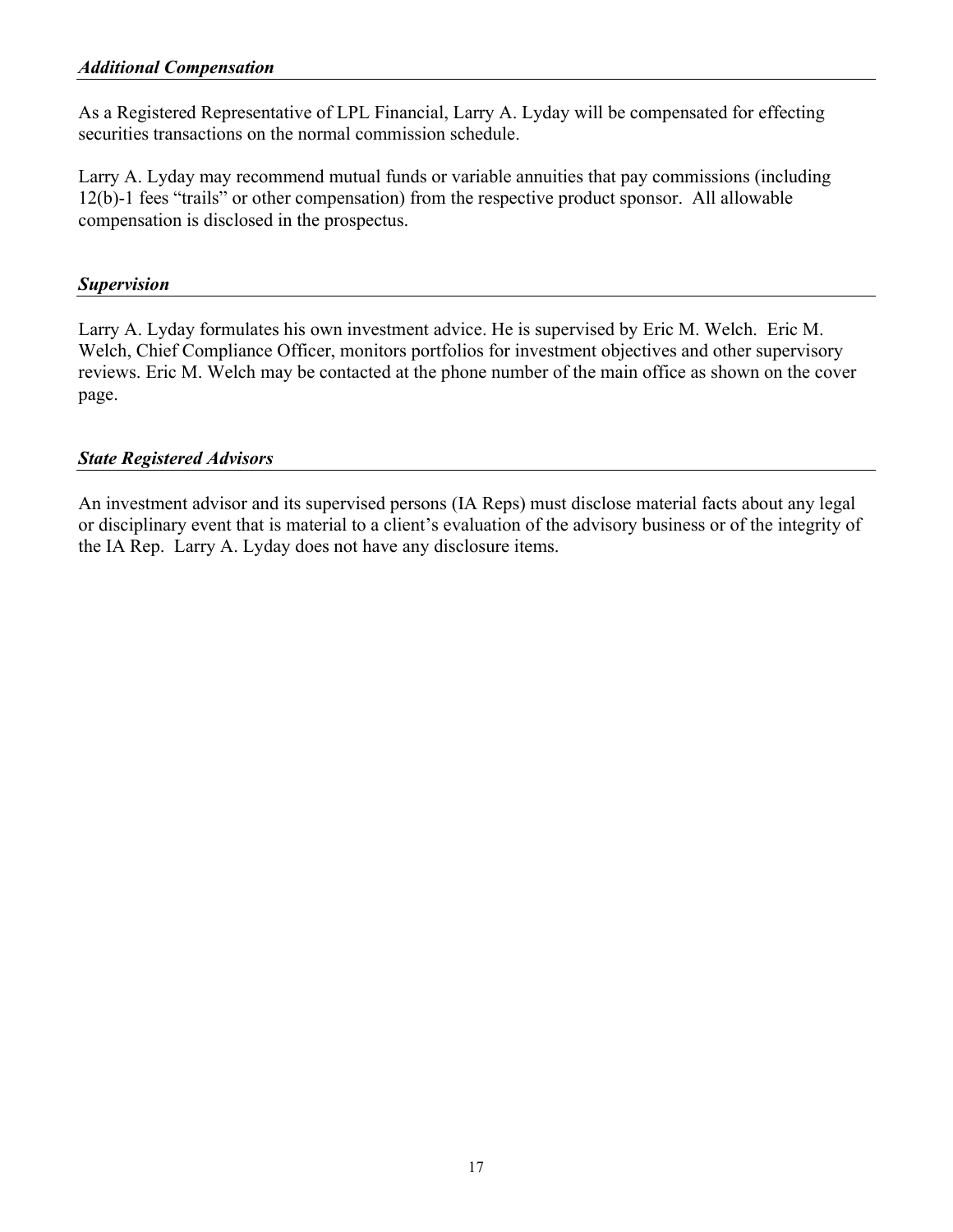# Form ADV Part 2B Brochure Supplement Harbour Wealth Partners, Inc. IA Rep Antenielle M. Bell

#### Cover Page

| Name of Supervised Person/IA Rep      | Antenielle M. Bell              |
|---------------------------------------|---------------------------------|
| Address                               | 1001 Venice Ave.                |
|                                       | Southlake, TX 76092             |
| Phone Number                          | $(317)$ 579-4844, ext. 111      |
| Date of Last Revision                 | February 25,2020                |
|                                       |                                 |
| Name of Registered Investment Advisor | Harbour Wealth Partners, Inc.   |
| Address                               | 9820 Westpoint Drive, Suite 400 |
|                                       | Indianapolis, IN 46256          |
| Phone Number                          | $(317) 579 - 4844$              |
| <b>Website Address</b>                | www.livewellsleepwell.com       |

This Brochure Supplement provides information about Antenielle M. Bell that supplements the Harbour Wealth Partners, Inc. brochure. You should have received a copy of that brochure. Please contact Eric M. Welch if you did not receive Antenielle M. Bell's brochure or if you have any questions about the contents of this supplement. Additional information about Antenielle M. Bell is available on the SEC's website at: www.adviserinfo.sec.gov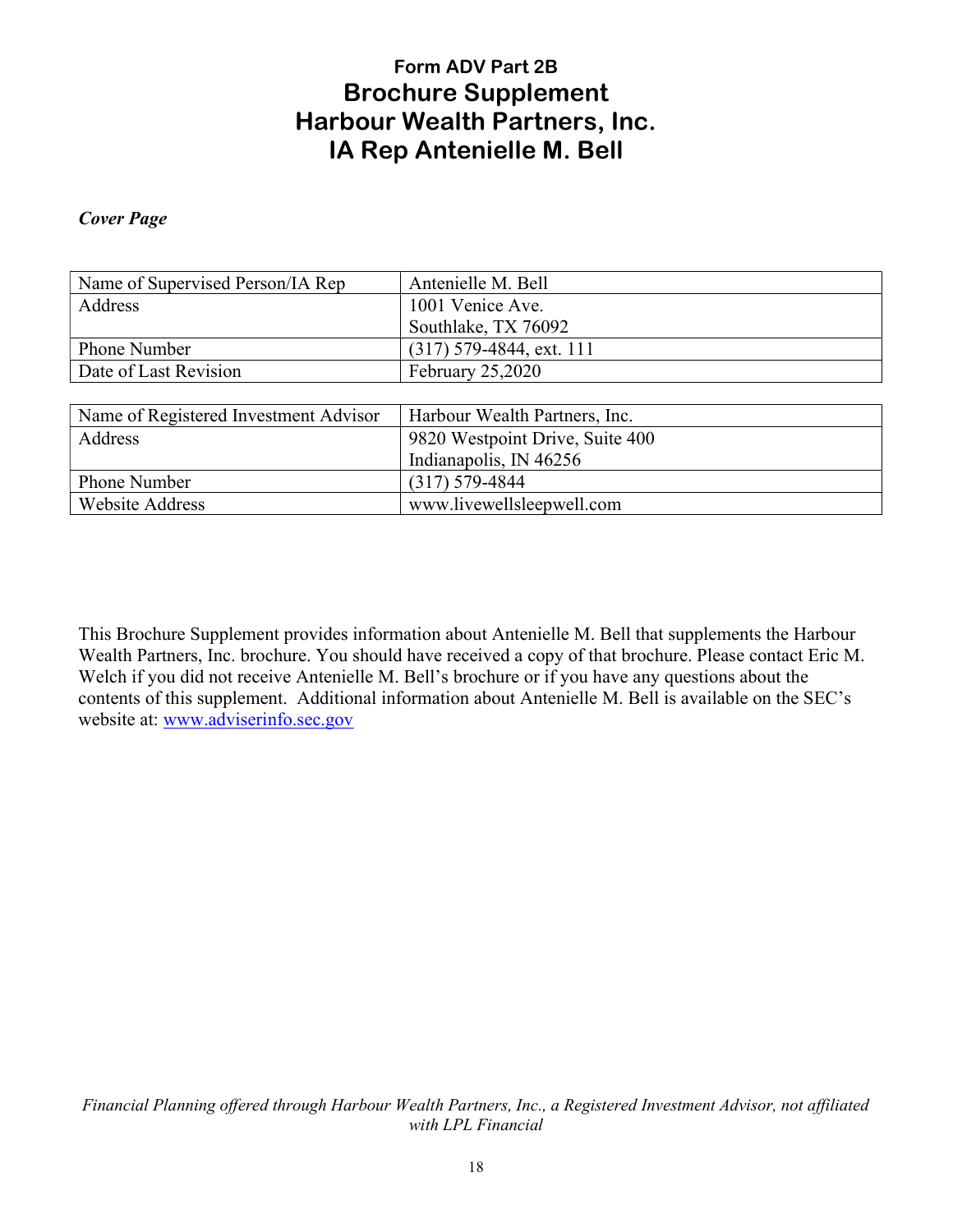#### Educational Background and Business Experience

|                     | <b>Education and Business Background</b>                                                                                                                                                                                                                                                                                                                                                                                                                                                                                                        |
|---------------------|-------------------------------------------------------------------------------------------------------------------------------------------------------------------------------------------------------------------------------------------------------------------------------------------------------------------------------------------------------------------------------------------------------------------------------------------------------------------------------------------------------------------------------------------------|
|                     | Name: Antenielle M. Bell                                                                                                                                                                                                                                                                                                                                                                                                                                                                                                                        |
| Year of Birth: 1978 |                                                                                                                                                                                                                                                                                                                                                                                                                                                                                                                                                 |
| Education:          | Purdue University – Bachelor of Science in Technology<br>$08/1996 - 12/2000$                                                                                                                                                                                                                                                                                                                                                                                                                                                                    |
| Business:           | Harbour Wealth Partners, Inc., Investment Advisor Representative<br>$09/2014$ - present<br>LPL Financial LLC, Registered Representative & Investment Advisor Representative<br>$06/2012$ – present<br>Edward Jones, Registered Representative & Investment Advisor Representative<br>$06/2005 - 05/2012$<br>Simulex Inc., Marketing Director & Public Relations<br>$10/2003 - 05/2005$<br>Premier Properties, Marketing Coordinator<br>$02/2003 - 10/2003$<br>Purdue University – Marketing $&$ Instructional Technology<br>$02/2001 - 02/2003$ |

#### Disciplinary Information

An investment advisor and its supervised persons (IA Reps) must disclose material facts about any legal or disciplinary event that is material to a client's evaluation of the advisory business or of the integrity of the IA Rep. Antenielle M. Bell does not have any disclosure items.

#### Other Business Activities

Antenielle M. Bell is in the business of giving investment advice for a fee, selling securities and selling insurance. These business activities represent approximately 90% of time and income. More details of these activities are described below.

Antenielle M. Bell is associated with LPL Financial as a Registered Representative and IA Rep. LPL Financial is a general securities broker/dealer having membership in the Financial Industry Regulatory Authority. Antenielle may recommend securities, asset management, or insurance products offered by LPL Financial or its affiliates. If clients purchase these products through her, she will receive the normal commissions or fees. Thus, a conflict exists between our interests and those of advisory clients. The client is under no obligation to purchase products recommended, or to purchase products either through us or through LPL Financial.

Antenielle M. Bell is licensed with several life, disability, and other insurance companies. Insurance products offered by these companies may be recommended. If clients purchase these products through her, she will receive the normal commissions. Thus, a conflict of interest exists between our interests and those of advisory clients. The client is under no obligation to purchase products recommended, or to purchase products either through her or through these insurance companies.